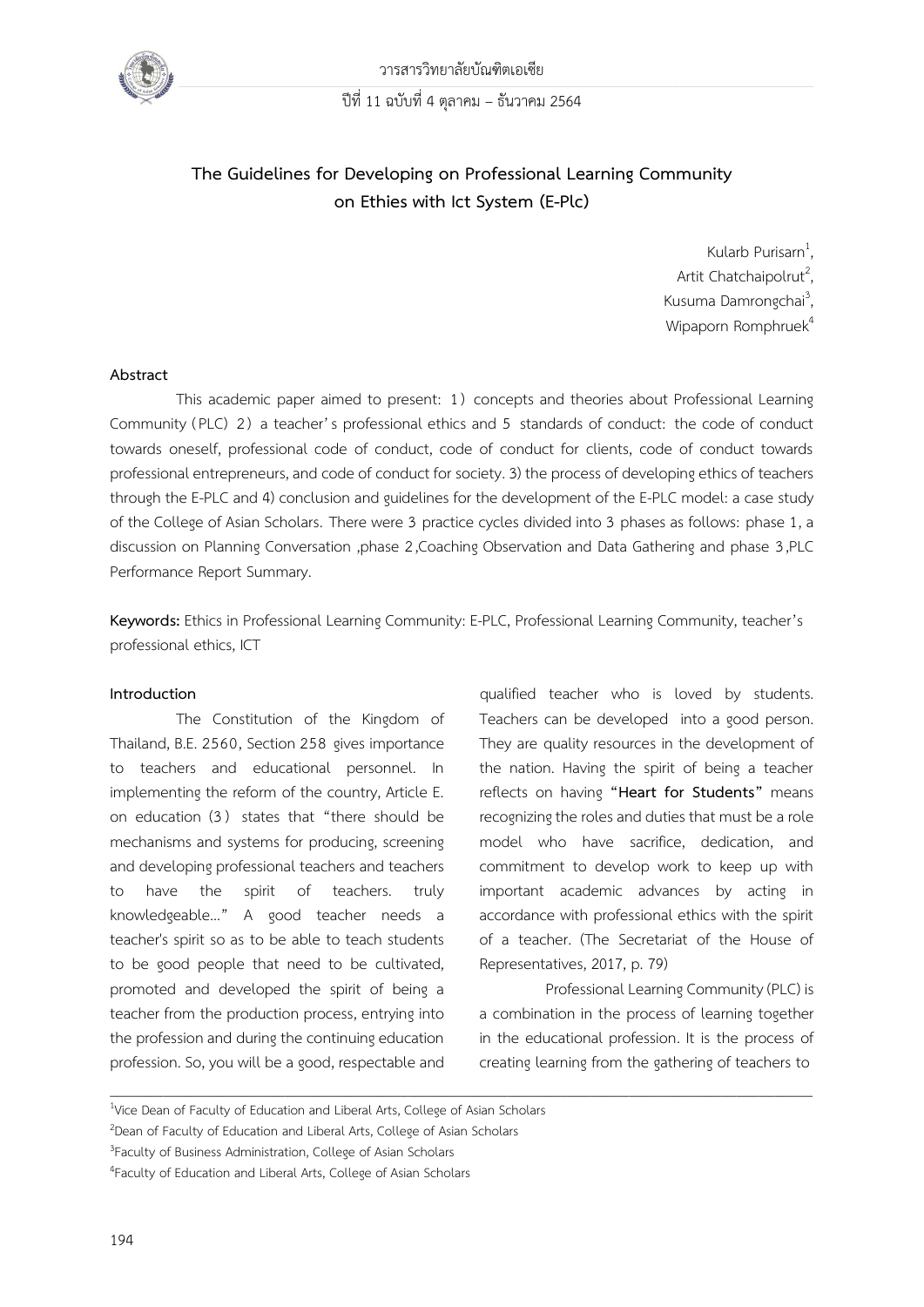

join and support each other to develop and set learning goals of learners. The teachers jointly review and exchange performance results that will reflect learning in different ways, namely, having a common goal of developing learners to be able to develop themselves to their full potential. Students exchange the learning from real-life experiences in the classroom. They learn together with teachers' promotion of the creation of change for all parties. Teachers involved in criticism and reflection on the results of work to develop learners. Finally, it is the teachers' creation of expectations to raise the professional level that truly affects the development of the quality of learners.

PLC is a development tool by teachers' gathering together, uniting, working together, and learning together of teachers. executives and educators based on the culture of friendship relationship, moving to the quality of learning management that emphasizes the success or effectiveness of the learners importantly. The happiness of members comes from working together in the community with the belief that teachers' learning leads to learners' learning. Although teachers are different individually, with a process of exchanging learning together, this will lead to the development of the potential of learners to achieve their goals.

The integration of a professional learning community of educators will focus on educational institutions. It is a learning community where everyone is responsible for the development of learners which everyone has shared values and vision. The teachers are collectively responsible for students' learning. Professional results (Reflective professional inquiry) and synergies have to build cooperation from all parties (Collaboration), Ministry of Education. There is a way to promote trainings of "Professional Learning Community" for teachers and school administrators across the country.

The idea of PLC training is to bring teachers together. Learning and sharing of knowledge among the participants are encouraged until there is a reflection of ideas in various fields. That will be served as guidelines for professional development progressively and modernly in answering the question of guidelines for the development of activities to promote community processes of professional learning to develop professional ethics through the information technology system (E-PLC). The author, as a project implementation committee and lecturer, would like to present the concepts and approaches to the E-PLC format for practicing in educational institutions. The articles were presented and proposed by the following topics:

## **1. Professional Ethics of Teachers**

**1.1 "Professional ethics of teachers"** is a rule of conduct for members of the teaching profession, which the professional organization of teachers determines for its members. All professional members must strictly adhere to. If there is a violation, there will be sanctions according to regulations. Regulations that have been set are for teacher's profession, which is one of the higher professions in the country. Therefore, there must be an ethics of teachers as well. As a teacher, one must behave as a role model for students. Teachers must have beautiful manners. Teachers must have ethics and selfdiscipline as a framework and guideline for compliance behavior or behavior that a teacher practitioner should behave in order to create goodness for oneself and the teaching profession. The teaching profession standard is a guideline for controlling operations and maintaining professional practice by the "Teachers Council" which a professional standard has been set, issued and revoked a professional license. Teachers are supervised compliance with professional standards and ethics. These include professional development. The teaching profession standard is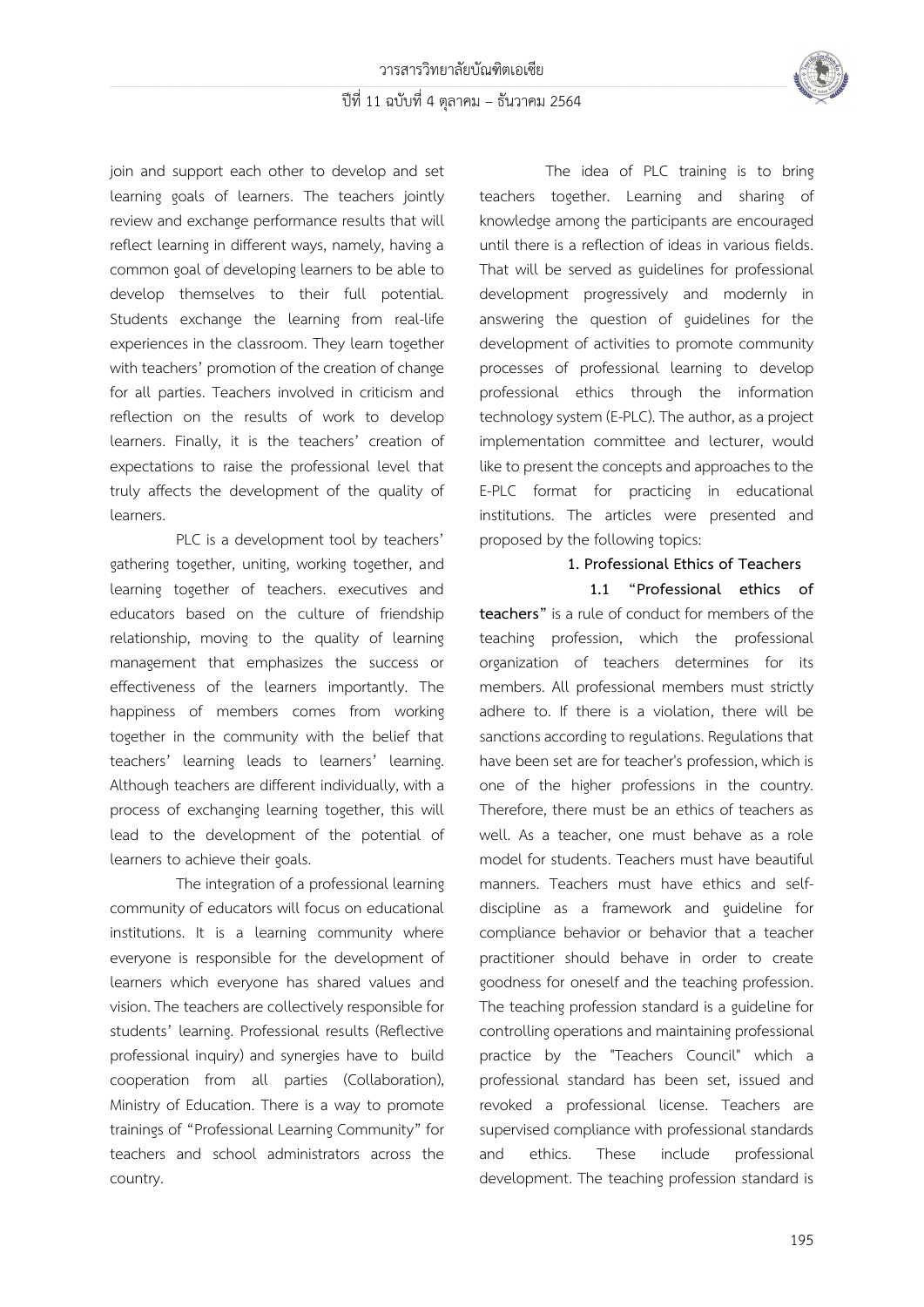

a requirement for the characteristics and qualities that are desirable and realized in the teaching profession. The practitioner must bring professional standards as criteria in professional practice. The Teachers Council of Thailand, which is a professional organization of teachers under the Teachers and Educational Personnel Council Act, has stipulated 3 aspects: 1 ) standards of professional knowledge and experience 2 ) standards of performance and 3 ) standards of conduct.

**1.2Standards of conduct**: According to the ethics of professional education as prescribed by the Professional Council (Teachers Council), which currently stipulates 5 aspects and 9 items as follows:

**1) Ethics towards oneself** Article 1 Educational professionals must have selfdiscipline, professional development, personality, and vision to keep up with the development of economic, social and political science at all times.

**2) Professional Code of Conduct** Article 2 Educational Professional Practitioners must have love, faith, honesty and responsibility for the profession and be a good member of a professional body.

**3) Ethics towards service recipients** Article 3 Educational professionals must love, be kind, caring, help, and encourage students and service recipients in accordance with their roles and duties. Article 4 Educational Professional Practitioners must promote learning, skills and good habits for students and service recipients, according to the roles and duties to the best of their ability with sincerity. Article 5 Educational Professional Practitioners must behave as a good role model both physically, verbally and mentally. Article 6 Educational Professionals must not act against the prosperity physically, intellectually, mentally, emotionally, and socially of students and service recipients. Article 7 educational professionals must serve with sincerity and equality without asking for or accepting benefits from the wrongful use of the position**.**

**4) Ethics towards professional practitioners** Article 8 Educational Professional Practitioners should help each other constructively by adhering to the moral system, building unity among the group.

**5) Code of conduct for society** Article 9 Educational Professional Practitioners should conduct themselves as leaders in the conservation and development of the economy, society, religion, art, culture, wisdom, environment, preserving the interests of the public and adhering to the democratic regime of government with the King as Head of State.

## **1.3 Information and communication technology systems**

As the importance of information and communication technology systems or electronic systems have increased, the continuation of learning in the 2 1st century, skills of the new future in the era of high technology, the technology system development In accordance with the management of education for learning is a top priority. The educational agencies must accelerate the development of computer systems for data processing in order to create connectivity and flexibility in services both inside and outside the organization. Big Data database, which has been raised as the main mission to drive the organization initiates the Continuing Professional Development (CPD) system, building networks for professional practitioners to be strong.There is promotion of the creation of prototype media via online system for accessing learning from quality teachers, certifies degrees according to professional standards. Teacher Development Program Certification and an establishment of the system for accumulating points for renewal of licenses develop a service system that meets the needs of professionals and related agencies. By adjusting the service system for registration and renewal of licenses through digital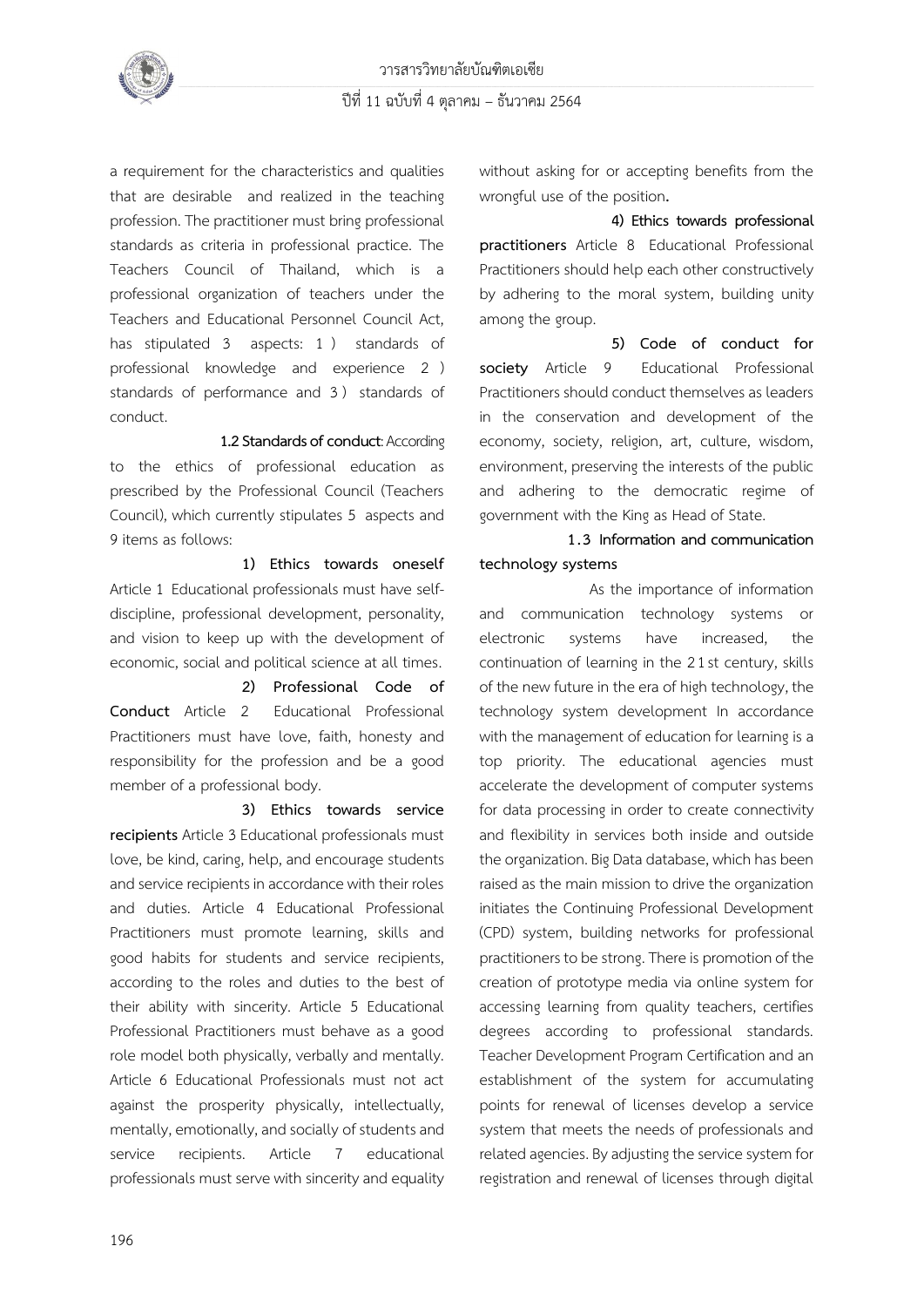

systems and various online media to be an organized educational innovations for teachers and school administrators in supervising practitioners to comply with standards and professional ethics that are accepted by the society. The development of competencies of teachers in communication language and ICT skills are promoted honoring practitioners who support activities of the Prince Maha Chakri Award Foundation and the operation of the Teacher Development Institute. The acceleration of the reform of the Teachers Council of Thailand to be a strong professional organization is linked to the direction of education reform of the Ministry of Education. There is an improvement of the rules and regulations to be appropriate. There is a building of a network of cooperation with agencies related to teachers and educational personnel. The development of a database system that can be linked effectively is adjusted to the Teachers Council of Thailand Secretariat to be an E-office. The use the E-service system in the Teachers Council's mission includes the creation of a teacher database system (big data) to connect the system and data with the organization related with the concept of using PLCs as a tool for teacher development in various fields, the Teachers Council of Thailand has developed PLCs to promote professional ethics in teachers. Through information and communication technology, systems or electronic system can create a network of links between professionals to be aware of the behavior widely. Unethically cover teachers in all affiliations and target groups through the cooperation of educational institutions. Transmitting activities through efficient electronic systems, there is the development of information and communication technology systems or electronic systems to a community of professional learning to develop professional ethics through information technology (Ethics in Professional Learning Community: E-PLC).

#### **1.4 Operational process through**

**information technology system** refers to operations through information and communication technology systems using E-PLC in action in the online system of the Teachers Council of Thailand by WisdomWide Co., Ltd.. The WisdomWide Co., Ltd. is the provider of the online platform TrainFlix and creator of online lessons developing professional ethics of teachers. The organization of progress reported in the online system has the following criteria:

1) It is an integrated process between the production process and teacher development which support each other.

2) It is the integration of information technology as a tool for systematic work and saving resources.

3) It is a reform of classroombased learning activities.

4) It is a creator of a culture of exchanging knowledge.

5) It is a process of developing professional ethics by using interaction principles with information technology as a systematic recording tool.

**2. Development process of professional ethics of teachers through E-PLC system**

From the Code of Ethics that the Teachers Council of Thailand enforces for educational professionals, including: teachers, school administrators, education administrator and study supervision must follow the professional development code of conduct. It is the process of encouraging students, teachers and regular teachers to have the opportunity to integrate the issues of conduct according to the Code of Conduct to integrate with the design of teaching activities and development processes. Activities are organized through the professional learning community process (Professional Learning Community) which will create meaningful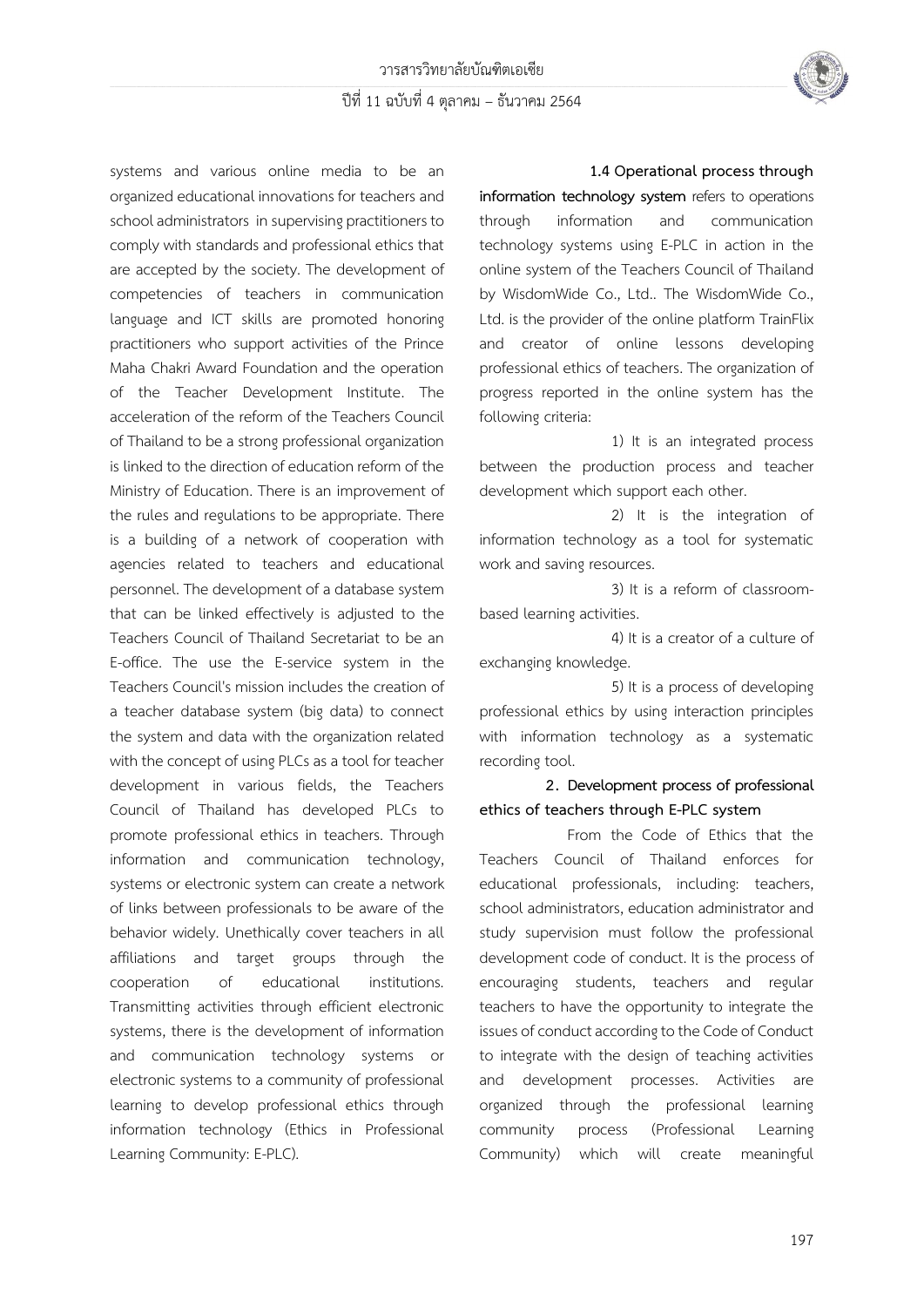

experiences for students and teachers, then bring learning together through information technology to reduce the use of paper to a minimum. Skills in using technology are built with information that corresponds to 2 1st century by operating systems to develop teacher professional ethics or E – PLC integrating principles into the operation. There are five important characteristics, namely, the creation of shared values and norms, practice with a common goal: collective focus on students learning, collaboration among professional community members, exposure to practical advice and learning in real-world contexts (Expert advice and study visits), reflection dialogue, and implementing operations through information and communication technology systems by using the Google classroom application that is available in the Google app for education system. The process is carried out to develop people preparing to enter education and practitioners in moral education Professional Ethics and Ethics as a preparation for professional practice in an ethical manner. Implementation in daily life is focused to create experience and integrate teacher professional ethics into teaching practice by taking the practice to be an example and creating a learning community together. Common practice of ethics is promoted both in the classroom by taking care of each other together and there are full-time teachers to lead and supervise as role models of professional learning communities. The principles of E-PLC are as follows (Office of the Teachers Council of Thailand Secretariat, 2018: 13).

1) It is an integrated process between the teacher production process and the teacher development process promoting and supporting each other in harmony.

2) It is the integration of information technology as a tool for systematic work and saving resources.

3) It responds to the reform of classroom-based learning activities.

4) It is the creation of a culture of collaboration between teachers who are professional practitioners and student teachers who are about to enter the profession.

5) It is a process of developing professional ethics by using human-human interaction with information technology as a scientific tool for recording traces.

The Teachers Council of Thailand has supported and promoted professional development according to professional standards and professional ethics, including promoting, supporting, honoring and upholding the honor of educational professionals under the Act Council of Teachers and Educational Personnel, 2003 , Sections 9(5) and (6) as a professional organization with systems and mechanisms for promoting, supporting, linking, producing, screening and developing professional teachers and personnel who have educational quality that meets international standards. Therefore, activities are carried out to promote the community process of professional learning in order to develop professional ethics through the Ethics in Professional Learning Community (E-PLC) system with students. It is an important metric factor that will ensure quality learners' learning. Teachers are encouraged to have the opportunity to review their professional ethical behavior that will have a positive impact on the learners. This will enhance the image of the teaching profession as being a profession that should be respected, admired and respected. The country will have people who are about to enter the teaching profession that are qualified consisting of knowledge, abilities and teacher spirit that will affect the development of Thai youths to be quality Thai people.

**3. Institutions that produce teachers in the Thailand 4.00 era.**

Operational guidelines and the concept of developing the spirit of teachers that the Teachers Council of Thailand has implemented this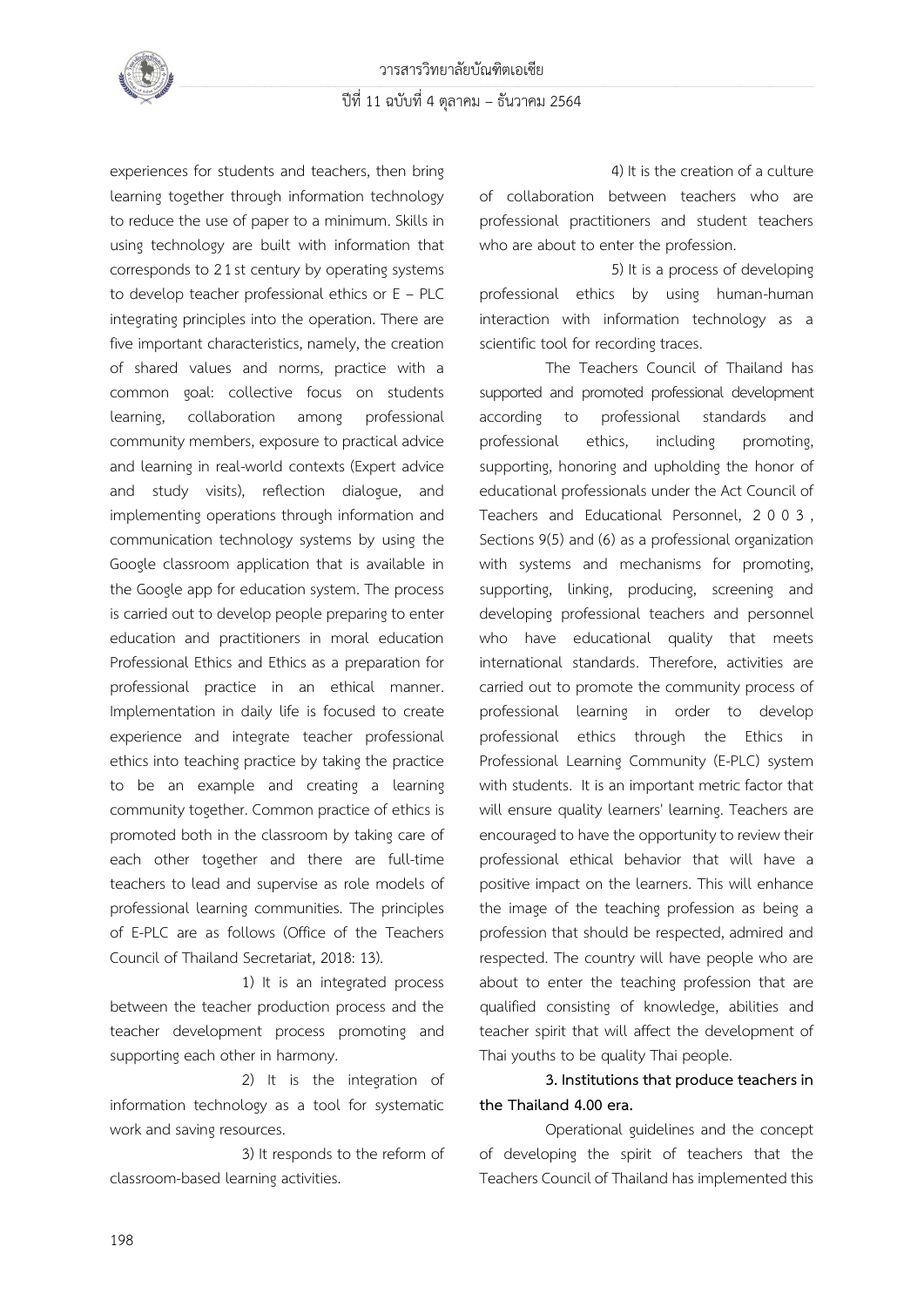

time is based on the idea of **"learning from a model with a mentor as a good role model"**, especially for students who have to leave for practice professional experience in school. The practice of professional experience which lasts over the period of 1year is a good opportunity for a fulltime teacher who is an experienced and ready teacher as "Teachers" of students practicing professional experience. Even an assistant teacher who is teaching in an educational setting will also learn from a model teacher or a mentor who is a role model of a good teacher as well. There is also a "Lecturer" from the College of Asian Scholars participating in observational processes. Therefore, the collaboration between teachers, assistant teachers, mentors, supervisors, student teachers, school administrators and others involved **Faculty of Education and Liberal Arts**. Every institution should realize the importance of this by bringing the community process of professional learning as a collaborative process. The goal is to develop both teaching and learning management skills and the practice of teaching professional ethics by learning from mentors and supervisors that must behave and reflect the image as a role model for students, teachers who practice professional experience and assistant teachers who are teaching. The collaboration has become a professional learning community team. **Faculty of Education and Liberal Arts should have conducted research and development on developing a model for organizing activities to promote learning community processes to develop professional ethics of teachers through the information technology system of students in the Graduate Diploma Program in Teacher Professions both 4 year education course and 5 year course.**

**4. Conclusion from concept and theory to practice**

**4.1 Guidelines for the development of E-PLC format : a case study of the College of Asian Scholars**

**Development of a model for organizing activities to promote learning community processes To develop professional ethics of teachers through the information technology system of students in the Graduate Certificate Program of the College of Asian Scholars** is the development of activities to promote the learning community process. The development of professional ethics of teachers is organized through the information technology system of students in the Graduate Diploma Program in Teacher Professions. Asia Graduate College. The practice cycle is divided into 3 cycles and includes the following activities:

1.) Workshop

2.) Dialogue meeting

3.) Promotion of morality, ethics and professional ethics of teachers

4.) A model for organizing activities is promoted by the learning community process to develop professional ethics of teachers through the information technology system of students in the Graduate Diploma Program in Teacher Professions.

**4.2 Cooperative supervision process using reflection of professional learning community**

This refers to cooperative supervision using the reflection of the community of professional learning. It is a supervision that uses a collaborative process. The continuous cycle of teachers and educators is in a cycle of sharing, questioning, and conducting action research by encouraging teachers to think analytically with principles and reasons including reviewing and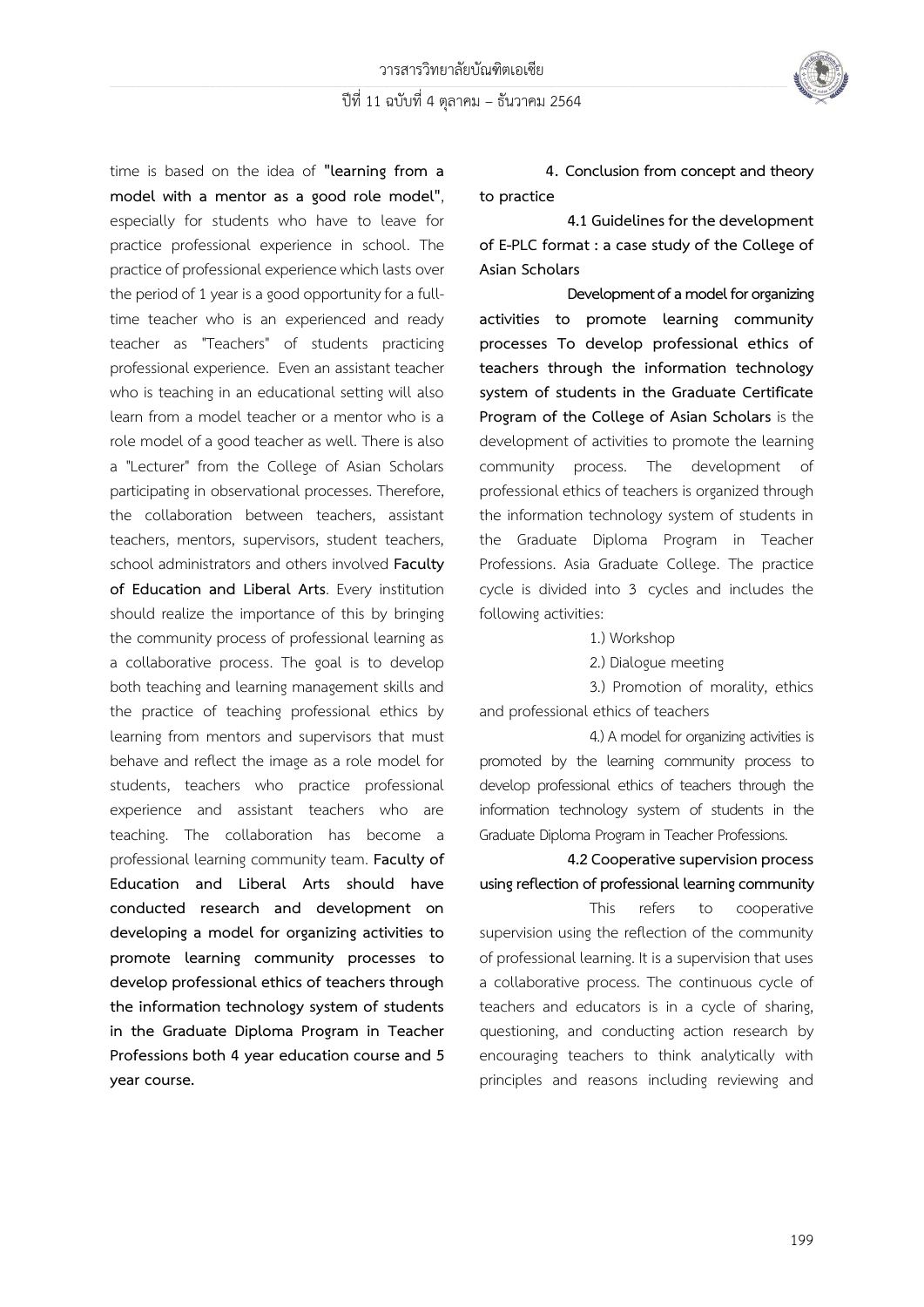

reflecting on their own work (Reflective Practice). Understanding and learning from experience are created to come up with new ideas and perspectives, and to find strategies for doing better. As a result, teachers can improve their own performance so that learners achieve better learning outcomes. It consists of a discussion reflecting on teaching practice in 3 phases (Killion & Todnem, 1991) as follows:

#### **Phase 1Planning Conversation**

This refers to the process that the supervisor encourages teachers to identify learning goals and explain or demonstrate the teaching contents. The supervisors use questions to lead teachers to reflect on their own teaching before putting them into practice in class. Supervisors need to help teachers gain a thorough understanding of their teaching goals. In addition, the supervisors must encourage teachers to see the link between teaching behavior, expected learner behavior, objectives of the lesson and learning outcomes. The conduct of a conversation about effective learning management is required in planning by understanding learning goals and learning objectives. The subject matter and methods of teaching process are identified. Activities and teaching materials are determined. Evidence of learning, how to measure and evaluate are identified. The types of information to use for reflection on teaching practice and the trial of the learning management are planned before its implementation in the classroom**.**

## **Phase 2 Coaching Observation and Data Gathering**

This refers to the observation and collection of information for use in supervision. It is a step that the supervisor observes the teacher's classroom of teaching and collects information for teachers to reflect on their own teaching practice. For information for supervision, it must be information used for exchange in order that the teacher learns the skills required and the supervisor derives information to improve supervisory performance in two ways:

**1. Selective Verbatim** means the teacher and the supervisor agreed beforehand what information the teacher needs and about the speech of the teacher and the learner. These techniques will be especially useful in cases the teacher needs a review and a reflection on his own use of questions, the level of thinking of the learners or notice how many of the words the teacher speaks in the classroom.

**2. Audio or Video Recording** This means to record all the things that happened in the class, recording some events or record only the issues the teacher wants to know. The teacher may interested in recording teaching practice, such as the interaction between teachers and learners and learner behavior.

**3. Reflecting Conversation** This means to reflect on what has been done and to initiate discussion about planning for learning management for the next time. The facilitators encourage conversations in a relaxed atmosphere. The information obtained from the observations is provided for teachers to use in their analysis and learn from their own teaching practice. Conversation is reflected. Questions are used to motivate teachers. Teacher reflects on their teaching. Teachers review and understand the situation happening. They analyze the reasons for what happens and consider how the observed data can be used. Teacher is encouraged to use strategies to help they reflect on their teaching. Teachers summarize and reflect on what happened while teaching. They are told how to evaluate and compare what happened and what was planned. The impact of teaching behaviors are identified that towards the learning of the learners. Teachers then tell what will be used in planning the next learning management.

**Phase 3 Summary of PLC Performance Report** This means summarizing PLC performance reports and sharing knowledge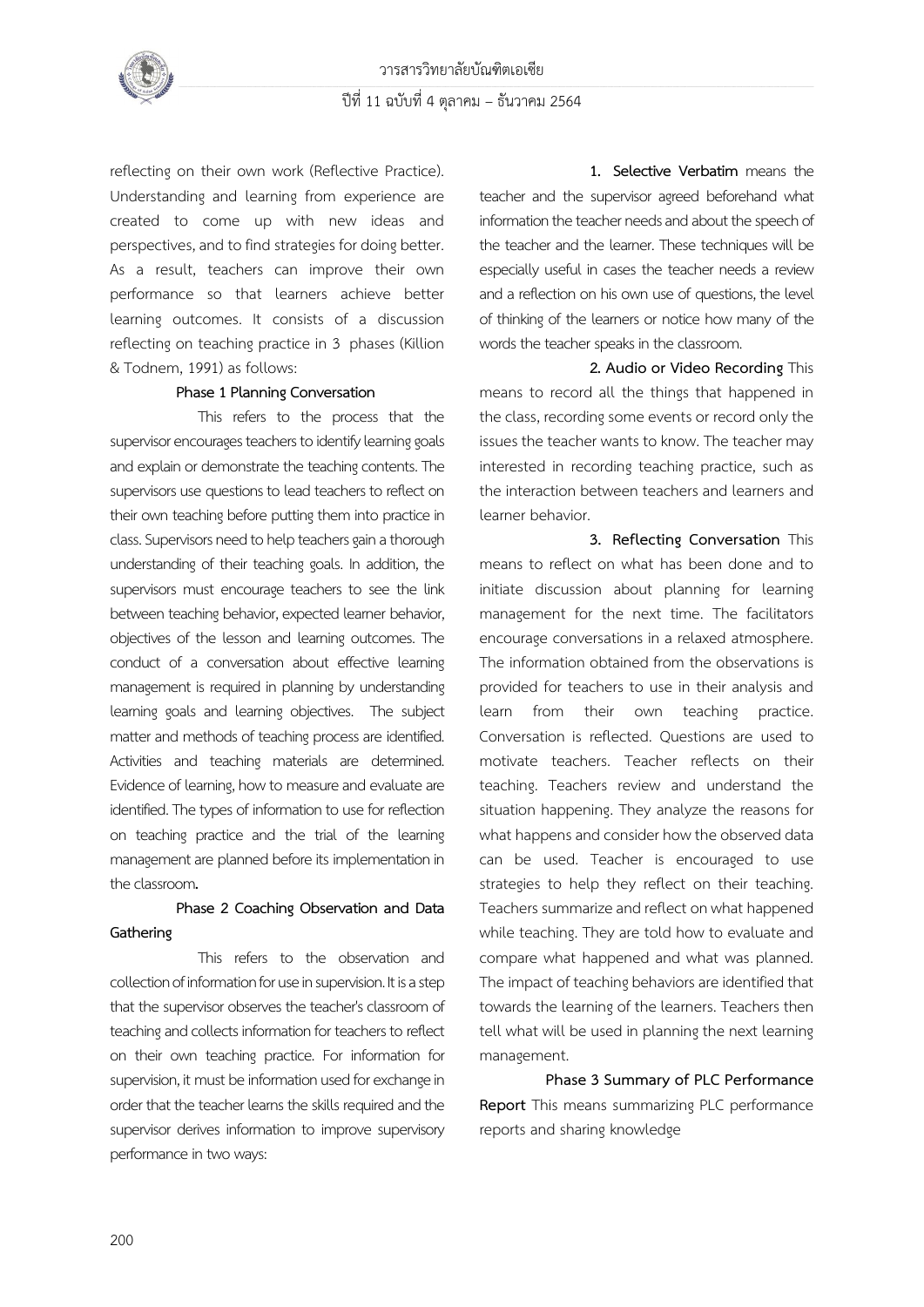

#### **4.3 conceptual framework**



(Kularb Purisarn, 2021)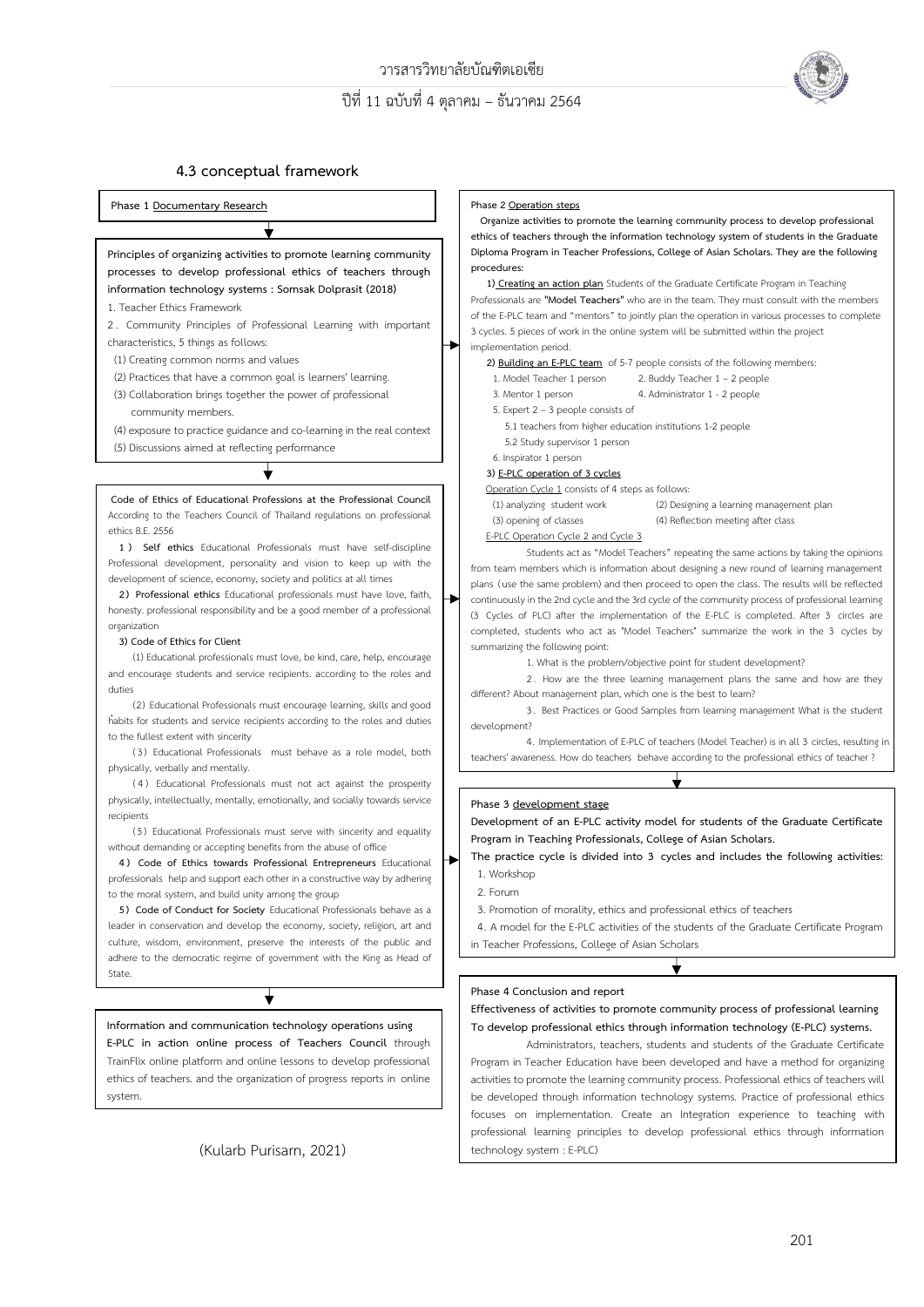



# **Suggestions for use Practical suggestions**

1. The findings from this study found that the guidelines for the development of organized activities to promote learning community processes to develop professional ethics through the information technology system (E-PLC), lead to recommendations for the implementation of this model. By using the professional learning community as development drivers should start from the gathering of teachers as a small team, such as various subjects, so that everyone in the team has the opportunity to discuss and exchange ideas thoroughly. There should be an exchange of roles in the team, for example, facilitator, recorder, alternately give all team members the opportunity to work in different roles to enhance their skills. The ability of team members includes turning in leadership to train all members in the team in leadership. In various developments, the activity schedule should allow members to find out for themselves both their past experiences and development needs by using activities that create real understanding. This may be done in the form of a study tour, organizing workshops, etc.

2. Guidelines for the development of activities to promote the learning community process to develop professional ethics through the information technology system (E-PLC) can be done by summarizing/joining criticism. Regular update of individual lesson plans will have a positive effect on the development of youth.

#### **References**

1. The Teachers Council's Regulations (2013). **The Teachers Council's Regulations on Professional Ethics, 2013.** The Royal Gazette, Volume 130, October 4, 2013. Retrieved March 8 , 2021 , from [https://www.ksp.or.th/ksp](https://www.ksp.or.th/ksp%202018/2018/11/1811/)2018/2018/11/ [1811/](https://www.ksp.or.th/ksp%202018/2018/11/1811/).

- 2. Dictionary of the Royal Institute, B.E. 2525. ( 2015) . **Meaning of Teacher.** Retrieved August 2 8 , 2019 , from [https://sites.google.com/site/krutubtib/k](https://sites.google.com/site/krutubtib/khru/khwam-hmaykhxng-kha-wa-khru) [hru/khwam-hmaykhxng-kha-wa-khru.](https://sites.google.com/site/krutubtib/khru/khwam-hmaykhxng-kha-wa-khru)
- 3. The Secretariat of the Teachers Council of Thailand (2021). **Announcement of the Secretariat of the Teachers Council of Thailand Subject: Request for funds to support activities to promote community processes of professional learning to develop professional ethics through information technology systems (Ethics in Professional Learning Community: E-PLC) for the year 2021.** Retrieved March 8, 2021, from [https://www.ksp.or.th/](https://www.ksp.or.th/ksp2018/2020/12/25800/) ksp[2018/2020/12/25800/.](https://www.ksp.or.th/ksp2018/2020/12/25800/)
- **4.** The Teachers Council of Thailand Secretariat (2 0 1 8 ) . **Community of Professional Learning for Ethics in Professional Learning Community (E-PLC) Development at the 2 0 1 8 academic conference of the Teachers Council of Thailand titled Community of Vocational Learning: Teacher Power Driving the Quality of Thai Education. Bangkok: A commercial organization of the NESDB.**
- 5. Secretariat of the Teachers Council of Thailand. (2018) . **4-Year Action Plan (2018-2021).** Retrieved March 4, 2021, from [https://www.ksp.or.th/ksp](https://www.ksp.or.th/ksp2018/actionplan/page/2/)2018/ [actionplan/page/](https://www.ksp.or.th/ksp2018/actionplan/page/2/)2/.

6. Secretariat of the Teachers Council of Thailand. (2 0 0 7 ) . **Teacher and Educational Personnel Council Act,**B.E. 2546 (2003) (12th edition). Bangkok.